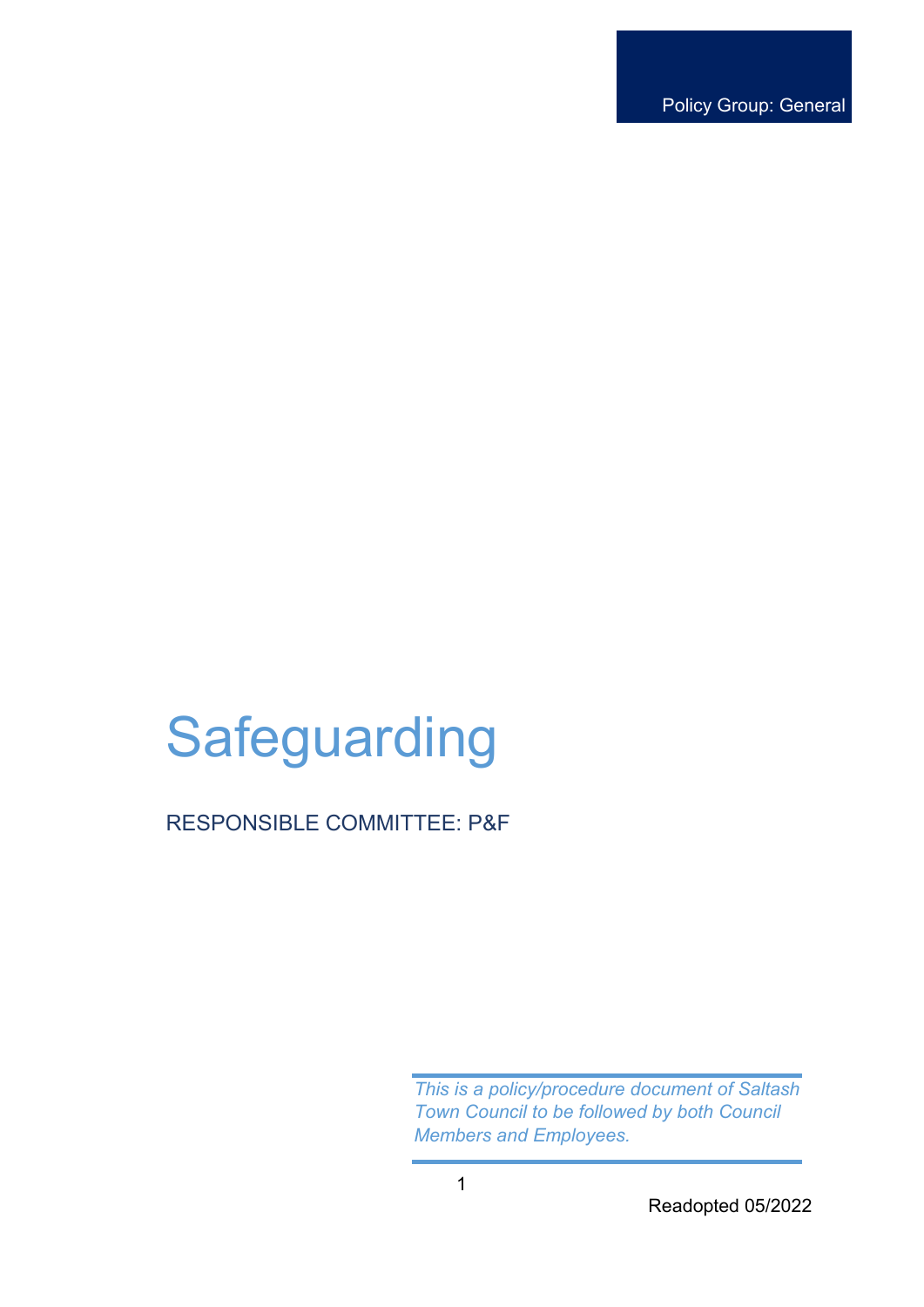| <b>Current Document Status</b>       |                       |                    |                  |  |
|--------------------------------------|-----------------------|--------------------|------------------|--|
| <b>Version</b>                       | 2/2022                | <b>Approved by</b> | <b>ATM</b>       |  |
| <b>Date</b>                          | <b>July 2019</b>      | <b>Date</b>        | 05.05.2022       |  |
| <b>Responsible</b><br><b>Officer</b> | <b>AJT</b>            | Minute no.         | 54/22/23b(xviii) |  |
| <b>Next review date</b>              | Annual or as required |                    |                  |  |

| <b>Version History</b> |                |                      |                                                                         |
|------------------------|----------------|----------------------|-------------------------------------------------------------------------|
| Date                   | <b>Version</b> | <b>Author/Editor</b> | <b>Notes</b>                                                            |
| 01.08.2017             |                | CC/SB                | From training                                                           |
| 07/2019                | 2              | CC/ajt               | <b>Updated model</b>                                                    |
| April 2021             | 2/2021         | <b>AJT</b>           | Review for reapproval – new council<br>Links all checked & some updated |
| May 2022               | 2/2022         | <b>AJT</b>           | Readopted                                                               |

## **Document Retention Period** Until superseded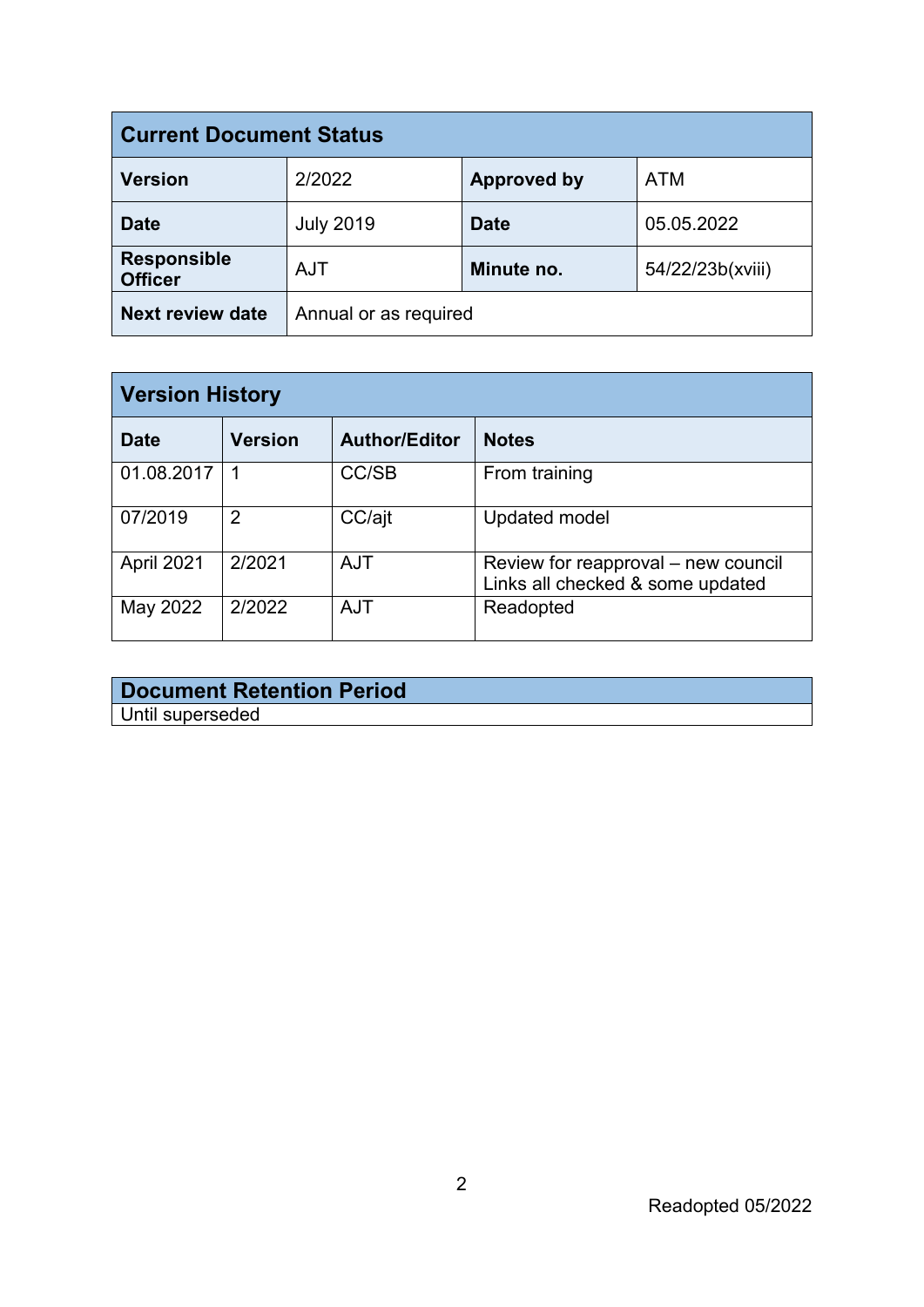# **Saltash Town Council**

# **Safeguarding Children, Young People and Adults Policy**

This policy applies to all members of staff of Saltash Town Council, all Council Elected Members and all those organisations who have a working relationship with the Council including external suppliers of services and volunteers.

## **Introduction**

Safeguarding is everyone's responsibility and all staff have a responsibility to safeguard and promote the welfare of children, young people and adults.

There is a duty on organisations to make appropriate arrangements to safeguard and promote the welfare of children and adults. Also government guidance makes it clear that it is a shared responsibility, and depends upon effective joint working between agencies and professionals that have different roles and expertise.

All staff, contractors and volunteers need to have an awareness that there are many forms of abuse. Ideally, staff, contractors and volunteers who engage with children will have accessed appropriate child protection training through the CISSCB but further information about types of abuse, signs to look for and what to do if you are concerned are also available on the CISSCB website - www.safechildren-cios.co.uk

## **Safeguarding Children and Young People**

Definition:

A child is "anyone who has not yet reached their 18th birthday. 'Children' therefore means 'children and young people' throughout. The fact that a child has reached 16 years of age, is living independently or is in further education, is a member of the armed forces, is in hospital or in custody in the secure estate for children and young people, does not change his or her status or entitlement to services or protection under the Children Act 1989. (See Children's Act 2004)

## Key Principles:

Effective safeguarding arrangements in every local area should be underpinned by two key principles:

- safeguarding is everyone's responsibility: for services to be effective each professional and organisation should play their full part; and
- a child-centred approach: for services to be effective they should be based on a clear understanding of the needs and views of children.

Saltash Town Council recognises that, under the Children Act 2004, it has a statutory duty to make arrangements to ensure all its functions are discharged having regard to safeguarding and promoting the welfare of children in Saltash – this includes all services directly provided and those commissioned by the local authority.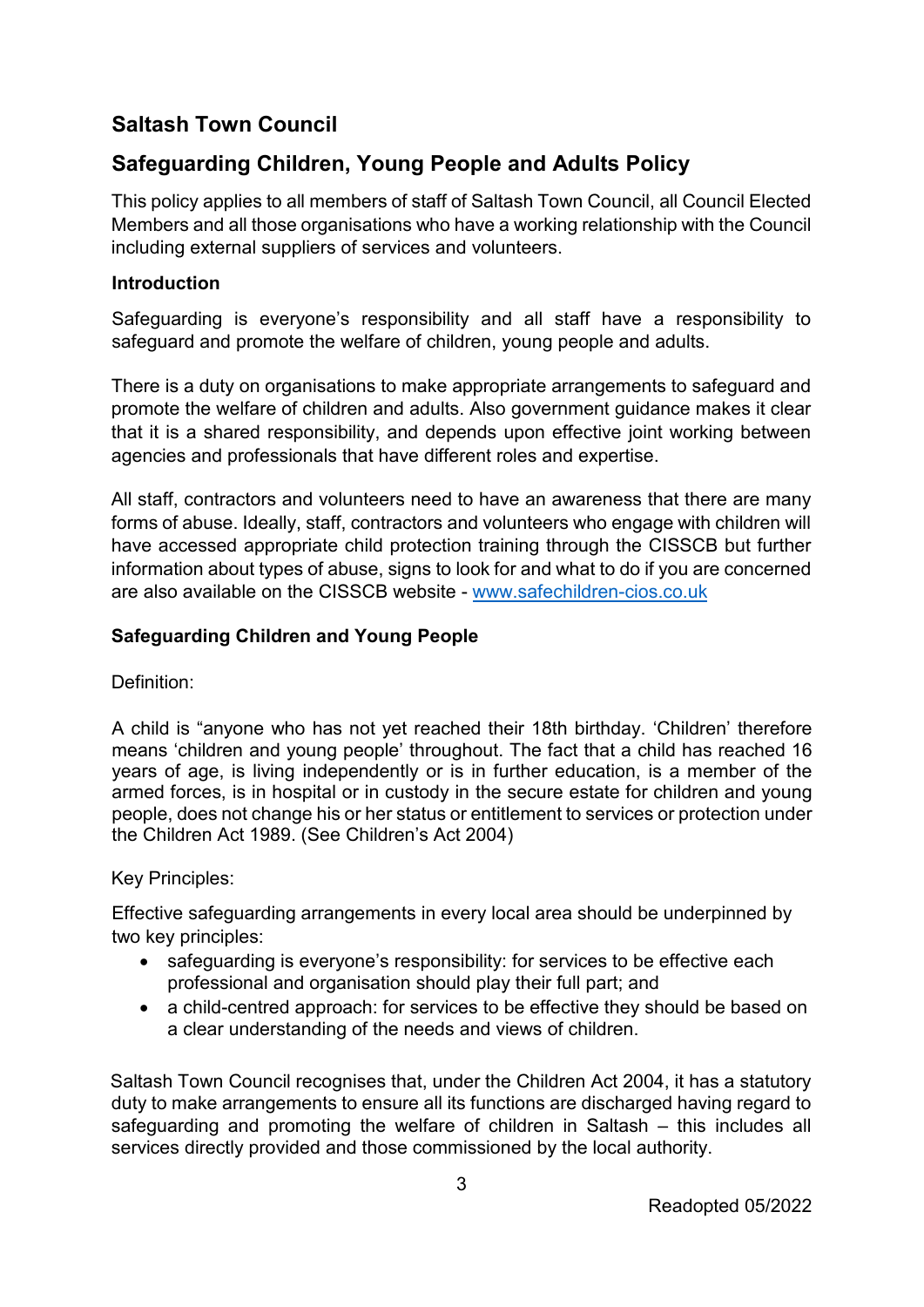Saltash Town Council will ensure that all members of staff across the whole Council know or can easily find out what they need to do if they have a concern about the abuse of children or young people.

## **Safeguarding Adults**

Definition:

The Care Act 2014 sets out statutory duties for safeguarding adults.

Under section 42 of the Care Act 2014, safeguarding duties apply to an adult who:

- has needs for care and support (whether or not the local authority is meeting any of those needs) and;
- is experiencing, or at risk of, abuse or neglect; and
- as a result of those care and support needs is unable to protect themselves from either the risk of, or the experience of abuse or neglect.

## Key Principles:

The Care Act 2014 guidance sets out six key principles of adult safeguarding (Care Act Guidance, paragraph 14.13):

- Empowerment People being supported and encouraged to make their own decisions and informed consent.
- Prevention It is better to take action before harm occurs.
- Proportionality The least intrusive response appropriate to the risk presented.
- Protection Support and representation for those in greatest need.
- Partnership Local solutions through services working with their communities. Communities have a part to play in preventing, detecting and reporting neglect and abuse.
- Accountability Accountability and transparency in delivering safeguarding.

## **Responsibilities for Safeguarding**

Saltash Town Council will ensure that:

All Town councillors and senior managers are committed to safeguarding and promoting the welfare of children, young people and adults, that they demonstrate leadership, are informed about and take full responsibility for the actions of staff who provide services to children, young people, adults and their families or carers at all levels.

This means:

• Ensuring the highest standards of safer recruitment, supervision and management oversight of Council staff, particularly but not exclusively those working directly with children, young people and adults;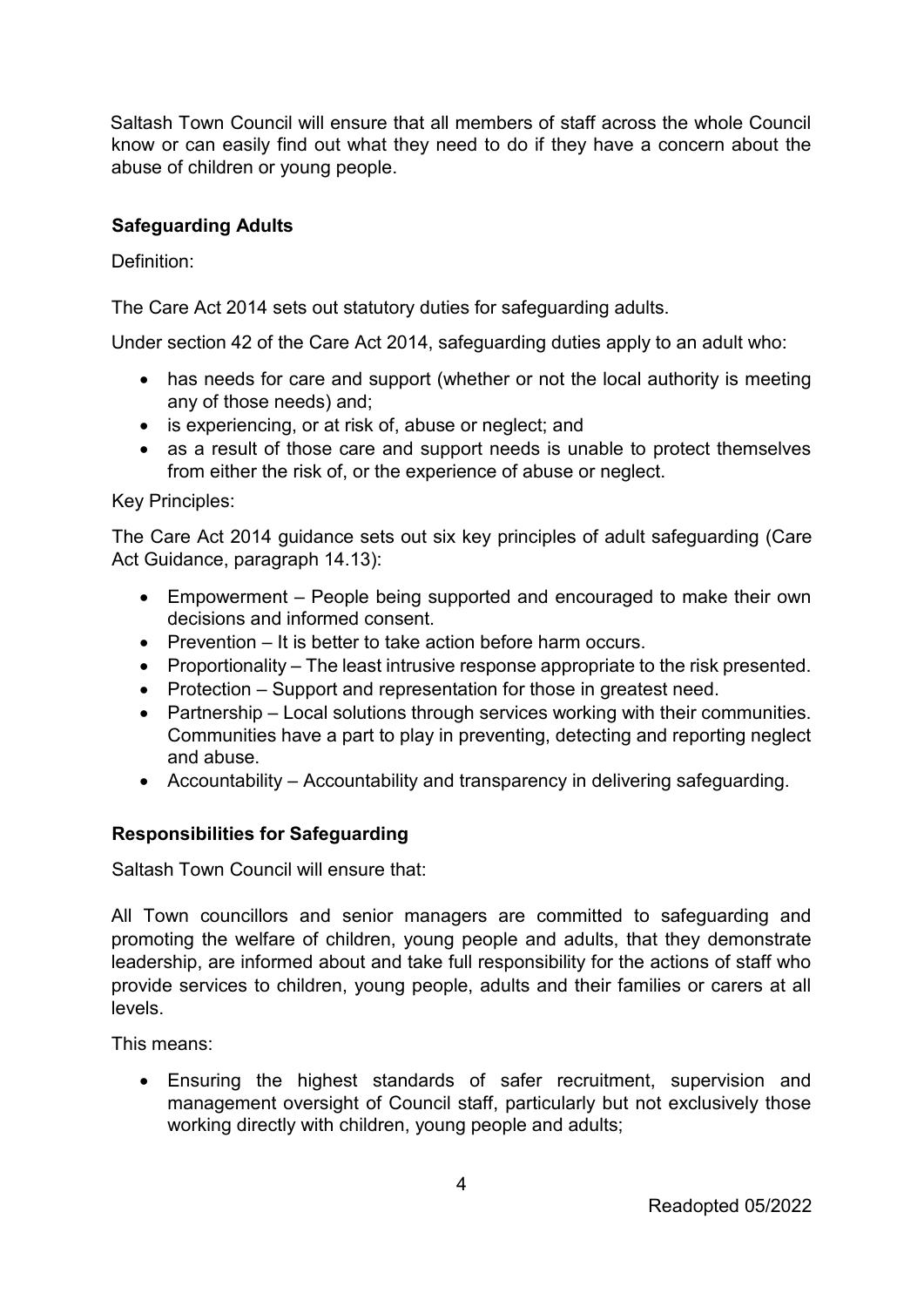- Ensuring that children, young people and adults are seen and listened to and that their views are taken fully into account when making decisions;
- Taking appropriate action regarding any concerns expressed about their welfare, commensurate with their rights to privacy and wherever possible on the basis of informed consent;
- All members of staff and volunteers who are employed by or on behalf of the authority, will have a clear understanding of the Council's responsibilities for safeguarding;
- A statement of the Council's responsibilities towards children, young people and adults will be available to all staff; this will include effective systems to ensure that complaints about noncompliance with safeguarding procedures and policies can be made by children, young people, adults, staff and other people - and that they receive an appropriate response;
- Regularly refreshing our policies and procedures about safeguarding in light of lessons from research and serious case reviews and maintaining an action plan for continuous improvement;
- Promoting the highest standards of safeguarding practice across the organisation, including robust standards for safe recruitment and ongoing checks.

## **Staff Awareness \***

\* Includes employees, Councillors, contractors and volunteers

The Council considers that safeguarding is everyone's responsibility. In particular, the Council will ensure that all staff know what to do and how best to share information in order to ensure that children, young people, adults and their families or carers receive necessary services - especially when they are concerned that a child, young person or adult may be suffering or at risk of suffering harm – and that all staff have access to support and appropriately expert advice in this context.

Employees, Councillors, contractors and volunteers all have a duty to protect children, young people and vulnerable adults but are not responsible for deciding whether abuse is taking place. If they have concerns, these should be passed on to the Assistant Town Clerk, or direct to the Multi Agency Referral Unit (MARU) on 0300 123 1116 or Cornwall and Isles of Scilly Safeguarding Children Board (CISSCB) on 01872 326536.

## **Allegations against staff, Councillors and volunteers**

All staff should take care not to place themselves in a vulnerable position with a child. It is always advisable for interviews or work with individual children or parents to be conducted in view of other adults.

- All staff should be aware of the settings behaviour/discipline policy.
- The Town Council should follow the CISSCB procedures for managing allegations against staff/volunteers, a copy of which can be found on the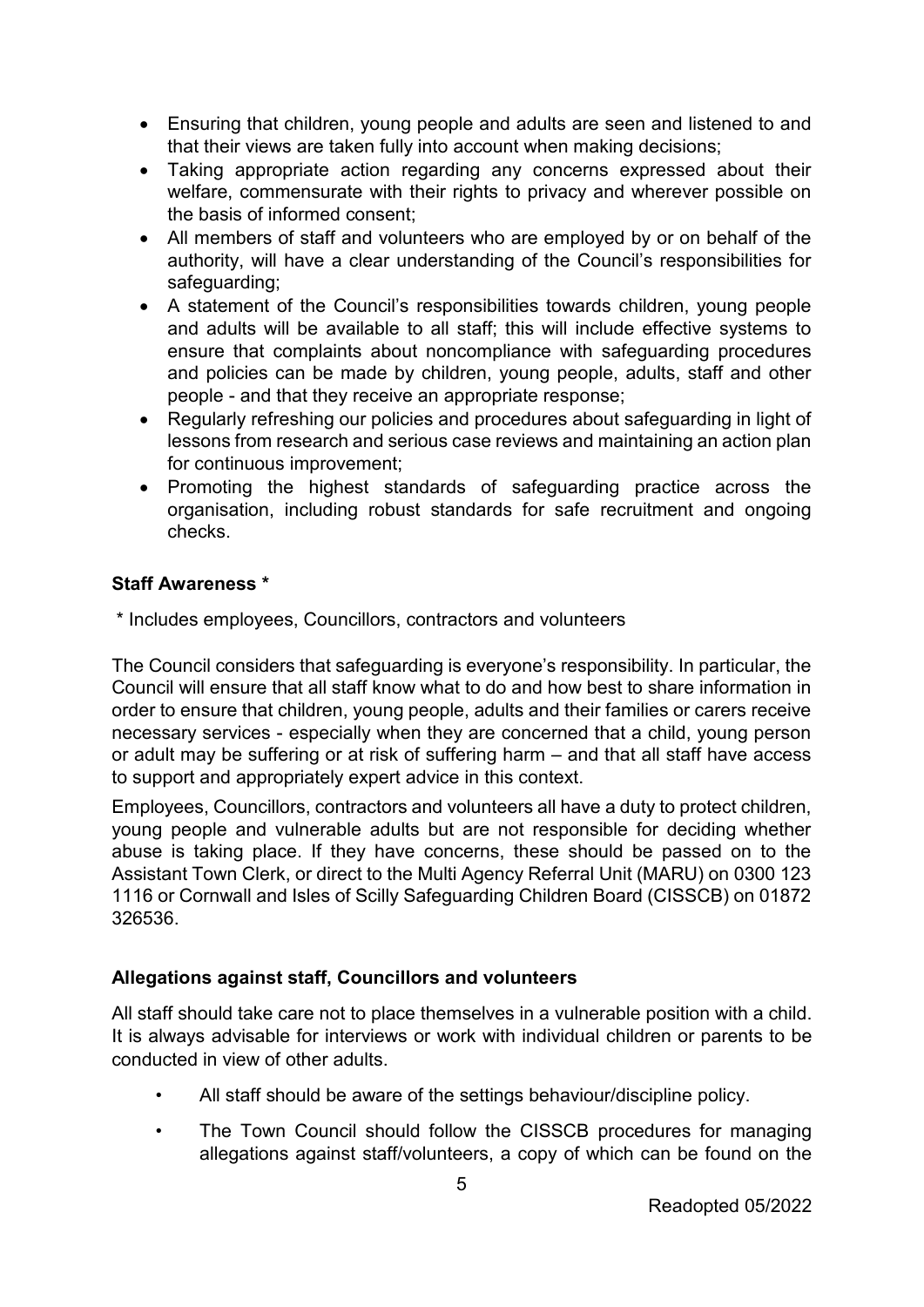CISSCB website - [Cornwall and the Isles of Scilly Safeguarding Children](https://ciossafeguarding.org.uk/scp)  [Partnership - Home page \(ciossafeguarding.org.uk\)](https://ciossafeguarding.org.uk/scp) 

## No attempt should be made to investigate or act on any allegation before consultation with the CISSCB.

## **Safer Recruitment**

Saltash Town Council demonstrates its commitment to safeguarding and promoting the welfare of children, young people and adults at all stages of the recruitment and selection process.

It has in place consistent, fair and thorough safer recruitment practices and processes that aim to deter, reject or identify people who might abuse children, young people or adults and to ensure that those recruited are suitable to work within the Council's services.

In addition, the Council expects all of its partner organisations to have robust, well managed safeguarding arrangements in place which are compliant with regulations and legislation.

Managers who recruit into roles working with children and/or adults should ensure that all the relevant safeguarding, recruitment and barring checks have been undertaken for all employees, volunteers and suppliers of services to the Council. Such checks and measures may include for example:

- Safeguarding responsibilities identified on role profiles and adverts;
- Stated requirement for appropriate criminal record checks;
- Use of application forms:
- Face-to-face interviews;
- Undertaking pre-employment checks, including the appropriate; criminal record check
- Taking up references;
- Probationary and supervision periods; and
- Monitoring conduct within the role.

Safer recruitment is part of a culture of ongoing vigilance where safer working practices are used by supported and well-trained staff. Adults working with children, young people and/or adults will be clear about appropriate and inappropriate practice and are able to raise concerns when these arise. Features of a safer culture may include:

- Policies and procedures put into practice;
- Clear procedures and support for reporting concerns;